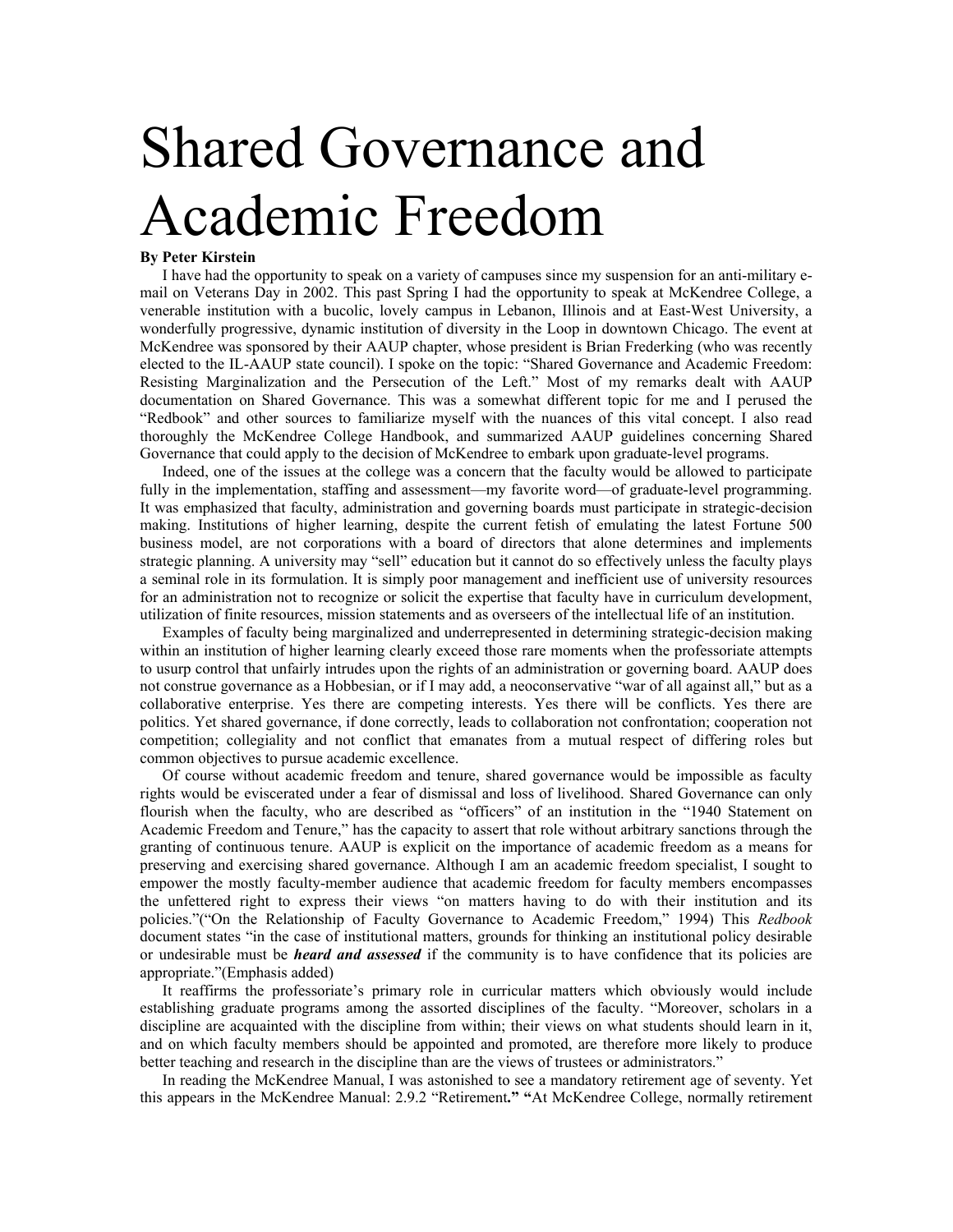occurs at the end of the academic year in which the faculty member attains the age of 70. Continuous tenure expires simultaneously with retirement…." Even if not enforced, it is illegal and should be excised because McKendree could be vulnerable to litigation and AAUP censure if it were implemented. This is an example of how an AAUP chapter can assist a college or university in developing policies and practices that, if nothing else, are compliant with federal law. I was told the AAUP chapter had referred this matter to the McKendree Faculty Affairs Council.

In the AAUP document, "Faculty Tenure and the End of Mandatory Retirement" there is a necessary revision of the "1940 Statement" that had declared that tenure shall continue, absent financial exigency, dismissal for cause, or retirement for age. Since January 1, 1994, however mandatory retirement for age is prohibited under the federal Age Discrimination in Employment Act. Thus the "1940 Statement" must be read to mean that retirement terminates tenure, but retirement cannot be "for age." Despite the near iconic stature of the 1940 statement, it is not the Holy Grail and needed significant modification and updating with the 1970 Interpretive Comments. I think the entire document could benefit from a robust revision that updates the AAUP's commitment to academic freedom and tenure.

At East-West University last May, an institution celebrating its twenty-fifth anniversary with a yearlong "Perspectives Lecture Series," I spoke on the topic: "Resisting Conformity: The Threat to Academic Freedom." Naturally, I cast this presentation in the context of war. Randolph Bourne was a pacifist intellectual who wrote for *Seven Arts* magazine before it was suppressed for antiwar advocacy during World War I. He wrote in "War is the Health of the State," a major uncompleted antiwar essay before he died at age 32 from Spanish influenza, a pandemic during the Great War: "The pursuit of enemies **within**  outweighs in psychic attractiveness the assault on the enemy **without**. The whole terrific force of the State is brought to bear against the heretics …A… terrorism is carried on by the Government against pacifists, socialists, enemy aliens, and a milder unofficial persecution against all persons or movements that can be imagined as connected with the enemy."

 Socialist, antiwar historian Howard Zinn, who was my adviser and frequent professor at Boston University, wrote: "One certain effect of war is to diminish freedom of expression. Patriotism becomes the order of the day, and those who question the war are seen as traitors to be silenced and imprisoned." I then summarized many of the McCarthy Era witch-hunts that were directed against university professors that led to the direct dismissal of about 100 and hundreds more being eased out through FBI pressure.

I then compared the 1950s with several contemporary cases that raised questions as to the vitality of academic freedom since September 11. Professors Ward Churchill, Nicholas De Genova, Richard Berthold, Sami Al-Arian and my own experiences were presented in comparative perspective. Considerable time was also spent in the question and answer session on the parameters of academic freedom in the classroom. The "AAUP 1940 Statement of Principles on Academic Freedom and Tenure" affirms that professors may express their opinions in the classroom: "Teachers are entitled to freedom in the classroom in discussing their subject." Professors can be radical, left-wing, Trotskyite, anarchist, conservative, pacifist, right wing and even controversial! The audience, which included the university's chancellor who had kindly introduced me, laughed at the word "controversial." AAUP guidelines expressly indicate that, "Controversy is at the heart of the free academic inquiry which the [1940 statement] is designed to foster." Professors can use books, lectures, and exams that advance the instructor's commitment to critical thinking and pursuing pedagogy as a moral act. Professors are, however, proscribed from "persistently intruding material which has no relation to their subject." A course on astronomy, for example, cannot be used by an instructor to condemn gay marriage or abortion with a frequency that intrudes on the stated objectives of the course. Professors may stray from their course topic as long as they are not "persistently intruding" unrelated material. As a professor said to me once at an out-of-state university, "Yes, we are allowed here to say, "Good morning." or "Have a nice weekend!"

I think the enemies of academic freedom, some of whom are quite liberal by the way, would do well to consider President Kennedy's extraordinary humility in his American University address in 1963: "If we cannot end now our differences, at least we can help make the world safe for diversity." While the president was attempting to bridge the Manichaean divide between the Soviet Union and the United States, it certainly has contemporaneous applicability to academia.

Diversity for ideological differences, diversity in courageously rejecting the silencing of those with whom we disagree under the guise of public manners or goofball calls for self-deprecatory disclaimers, diversity in challenging the canon of educational rigidity and bureaucracy and recognizing without intellectual or ethnic diversity in academe, the capacity of higher education to elevate and liberate the consciousness and folkways of a society is suppressed and attenuated.